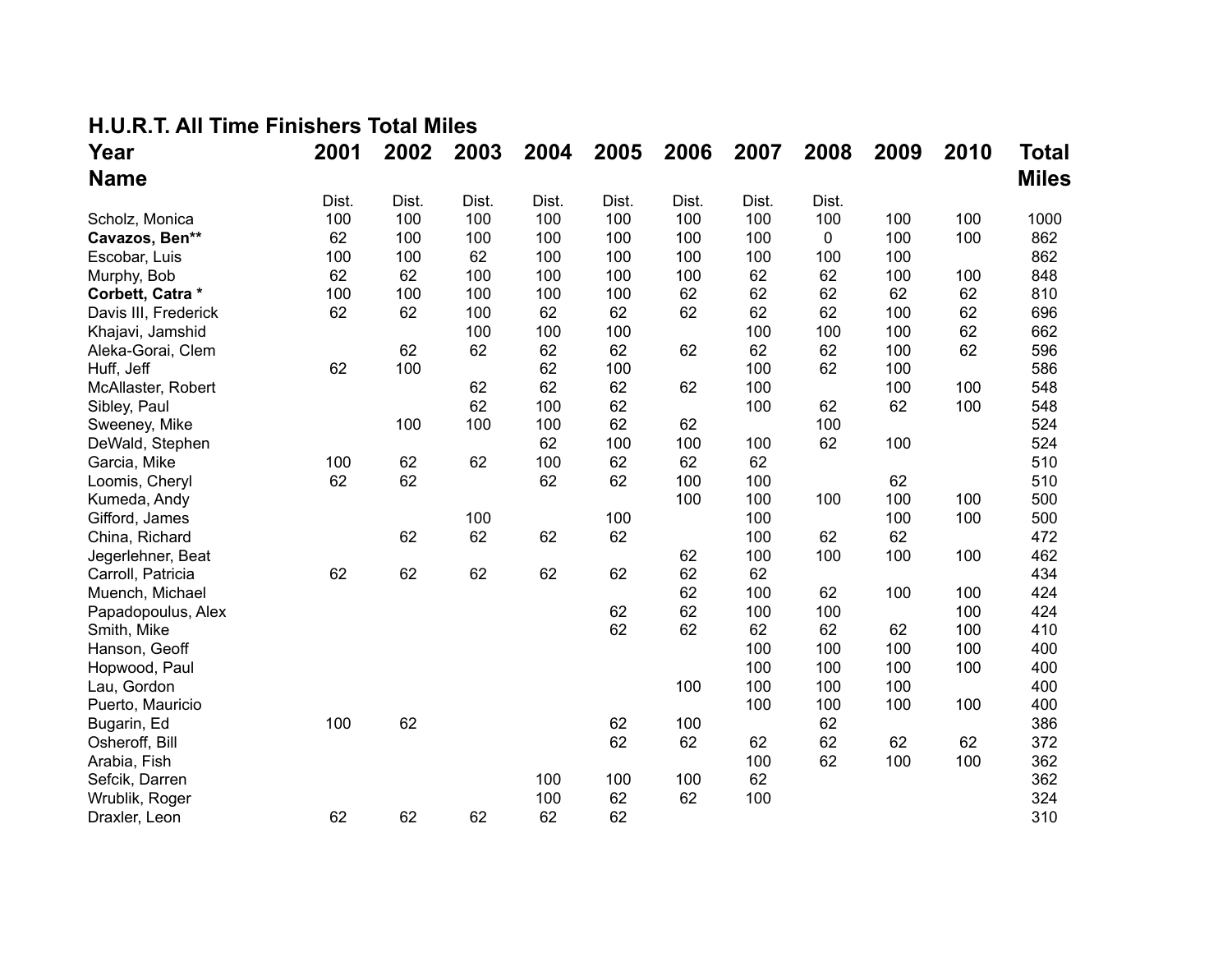| Jenkins, Stephanie (Reina) |     |     |     |     | 62  | 62  | 62  | 62  |     | 62  | 310 |
|----------------------------|-----|-----|-----|-----|-----|-----|-----|-----|-----|-----|-----|
| LeRand, Filiesha           | 62  |     | 62  | 62  |     | 62  |     | 62  |     |     | 310 |
| Goggins, David             |     |     |     |     |     | 100 | 100 |     | 100 |     | 300 |
| Masterson, James           |     |     | 100 |     |     |     |     | 100 | 100 |     | 300 |
| Robinson, John             |     |     |     | 100 | 100 |     |     | 100 |     |     | 300 |
| D'Onofrio, Kathy           |     |     |     |     | 62  | 100 | 62  | 62  |     |     | 286 |
| Eberling, Harald           |     |     |     |     |     |     | 62  | 62  | 100 | 62  | 286 |
| Weisshaar, Hans-Dieter     | 62  | 62  | 100 |     | 62  |     |     |     |     |     | 286 |
| Ankeney, Bobb              |     |     | 62  | 100 | 100 |     |     |     |     |     | 262 |
| Huddleston, Rod            |     |     |     |     |     |     |     | 62  | 100 | 100 | 262 |
| Inouye, Larry              |     |     |     |     |     |     |     | 62  | 100 | 100 | 262 |
| Sessions, Matthew          |     | 62  |     |     |     |     |     |     | 100 | 100 | 262 |
| Stewart, Willie            |     |     |     |     | 62  | 100 | 100 |     |     |     | 262 |
| Vasarhelyi, Charlotte      |     |     |     |     |     | 62  |     | 100 |     | 100 | 262 |
| Vicek, Rex                 |     |     | 62  | 62  |     |     | 62  |     |     | 62  | 248 |
| Walz, Billy                |     |     | 62  | 62  |     | 62  | 62  |     |     |     | 248 |
| Welze, Miles               |     |     | 62  | 62  |     | 62  | 62  |     |     |     | 248 |
| Bakwin, Peter              |     | 100 | 62  |     |     | 62  |     |     |     |     | 224 |
| Burkhart, Anthony          |     |     |     | 100 | 62  |     | 62  |     |     |     | 224 |
| Carluccio, Judy*           |     |     |     |     |     |     |     | 62  | 62  | 100 | 224 |
| Ehret, Stephanie           |     | 100 | 62  |     |     | 62  |     |     |     |     | 224 |
| Rouse, Mike                |     |     |     | 100 | 62  | 62  |     |     |     |     | 224 |
| Seto, Ryan                 |     |     |     |     |     |     |     | 62  | 62  | 100 | 224 |
| Wilson, Brian              |     |     |     |     | 62  | 100 | 62  |     |     |     | 224 |
| Wrublik, Jimmy             |     |     |     |     | 62  | 62  | 100 |     |     |     | 224 |
| Yasuda, Marian             |     | 62  | 62  |     |     | 100 |     |     |     |     | 224 |
| Bon, Suzanna               |     |     |     |     |     |     |     | 100 | 100 |     | 200 |
| Daly, Tommy                |     |     |     |     |     |     |     | 100 |     | 100 | 200 |
| Garneau, Tracy             |     |     |     |     |     |     |     |     | 100 | 100 | 200 |
| Molmen, akabill            | 100 | 100 |     |     |     |     |     |     |     |     | 200 |
| Robb, John                 |     |     |     |     |     |     |     |     | 100 | 100 | 200 |
| Sanders, Jeff              |     |     |     |     |     |     |     |     | 100 | 100 | 200 |
| Taylor, Neal               |     |     |     |     | 100 |     |     |     |     | 100 | 200 |
| Fallis, Don                |     | 62  |     | 62  | 62  |     |     |     |     |     | 186 |
| Gehl, Ronald               |     |     |     | 62  | 62  | 62  |     |     |     |     | 186 |
| Hayes, Richard             |     | 62  |     | 62  | 62  |     |     |     |     |     | 186 |
| Jones, Jeff                |     |     |     |     |     |     | 62  | 62  | 62  |     | 186 |
| Martin, Leonard            |     |     |     |     |     | 62  |     |     | 62  | 62  | 186 |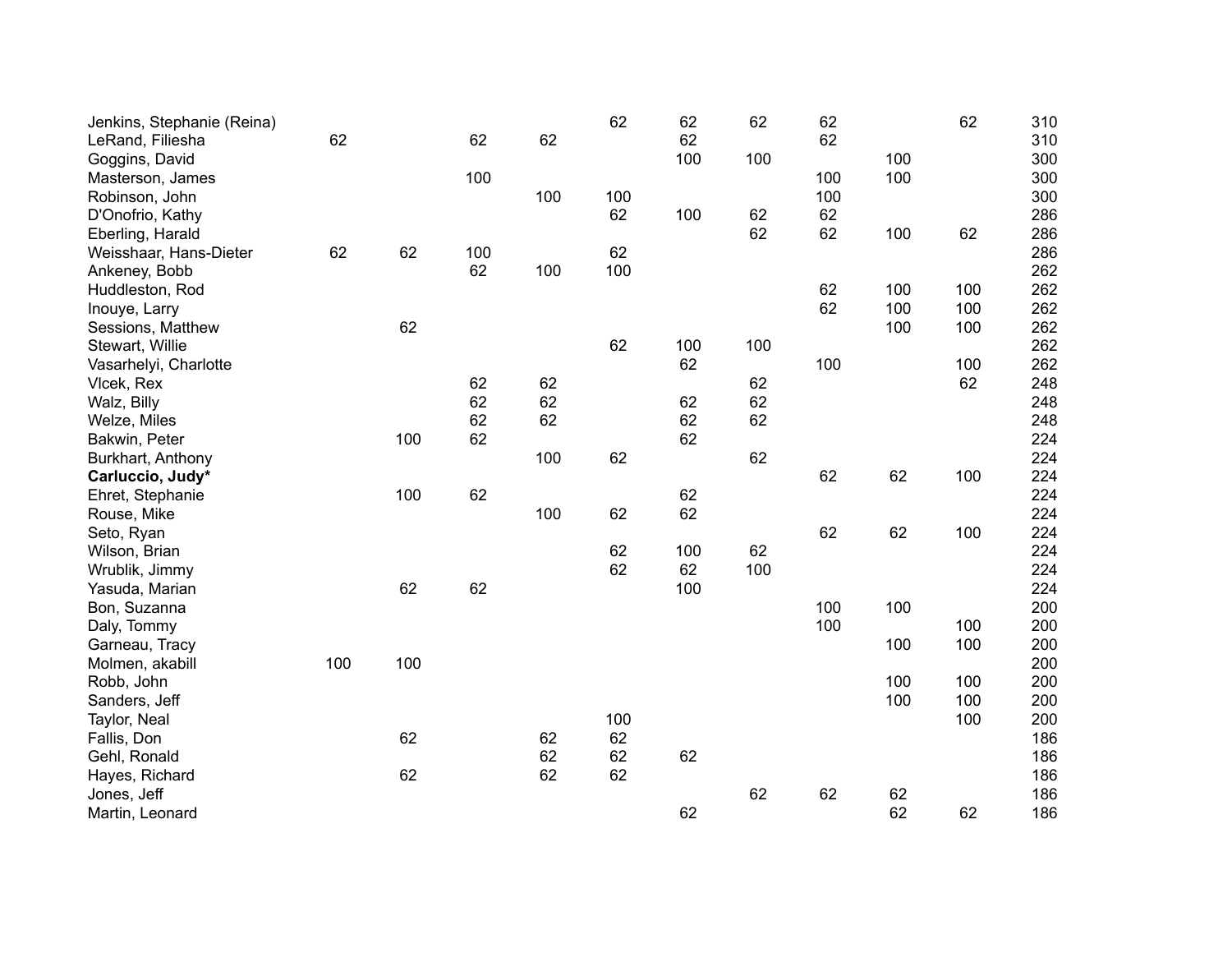| McColl, Philip    |    |     |     |     |    |     |     | 62  | 62  | 62  | 186 |
|-------------------|----|-----|-----|-----|----|-----|-----|-----|-----|-----|-----|
| Moore, Cat        |    |     |     |     | 62 | 62  |     | 62  |     |     | 186 |
| Schmidt, Paul     | 62 | 62  |     | 62  |    |     |     |     |     |     | 186 |
| Vierra, Bozo      |    |     |     |     |    |     | 62  | 62  | 62  |     | 186 |
| Wirtl, Karl       |    |     |     |     |    | 62  | 62  |     | 62  |     | 186 |
| Yasuda, Neal      |    | 62  | 62  |     | 62 |     |     |     |     |     | 186 |
| Barger, Dan       |    |     |     |     |    |     |     |     | 100 | 62  | 162 |
| Benhammou, Daniel |    |     |     |     |    |     |     | 62  |     | 100 | 162 |
| Bien, Rod         |    |     |     |     |    | 100 |     | 62  |     |     | 162 |
| Blom, Keith       |    |     |     |     |    |     |     |     | 62  | 100 | 162 |
| Cook, William     |    |     |     |     |    |     |     | 62  |     | 100 | 162 |
| DeShaw, Ricky     |    |     |     |     | 62 | 100 |     |     |     |     | 162 |
| Doman, Wendell    |    |     | 62  | 100 |    |     |     |     |     |     | 162 |
| Gilligan, Mark    |    |     |     |     |    |     | 100 |     |     | 62  | 162 |
| Guild, Scott      |    |     |     |     |    |     |     | 62  |     | 100 | 162 |
| Heasley, Jeff     |    |     | 100 |     |    | 62  |     |     |     |     | 162 |
| Lindauer, Paul    |    | 100 | 62  |     |    |     |     |     |     |     | 162 |
| Meltzer, Karl     |    |     |     |     |    | 100 | 62  |     |     |     | 162 |
| Moon, Keith       |    |     |     |     |    |     |     | 62  | 100 |     | 162 |
| Price, John       |    |     |     |     |    |     | 62  | 100 |     |     | 162 |
| Price, Sean       |    |     |     |     |    |     |     |     | 62  | 100 | 162 |
| Stevens, Matt     |    |     | 62  |     |    |     | 100 |     |     |     | 162 |
| Tay, Ernest       |    |     |     |     |    |     | 100 | 62  |     |     | 162 |
| Ure, Tina         |    |     |     | 62  |    |     | 100 |     |     |     | 162 |
| Van Green, Rob    |    |     |     |     |    |     |     |     | 62  | 100 | 162 |
| Yim, Brenda       |    |     |     |     |    |     |     |     | 100 | 62  | 162 |
| Africa, Darcy     |    |     |     |     |    | 62  |     |     |     | 62  | 124 |
| Africa, Robert    |    |     |     |     |    | 62  |     |     |     | 62  | 124 |
| Anderson, Anne    |    |     |     |     |    |     |     | 62  |     | 62  | 124 |
| Barton, Linda     |    |     |     |     |    |     |     |     | 62  | 62  | 124 |
| Brandt, Liz       |    | 62  | 62  |     |    |     |     |     |     |     | 124 |
| Cowan, Amy        |    | 62  | 62  |     |    |     |     |     |     |     | 124 |
| Craven, Tom       |    |     |     |     | 62 |     | 62  |     |     |     | 124 |
| DeJong, Marlis    |    | 62  |     | 62  |    |     |     |     |     |     | 124 |
| Feldan, Howard    | 62 | 62  |     |     |    |     |     |     |     |     | 124 |
| Hemsky, John      |    |     |     |     | 62 | 62  |     |     |     |     | 124 |
| Hodde, Jason      | 62 | 62  |     |     |    |     |     |     |     |     | 124 |
| Kaiser, Nick      |    |     |     |     | 62 |     |     |     | 62  |     | 124 |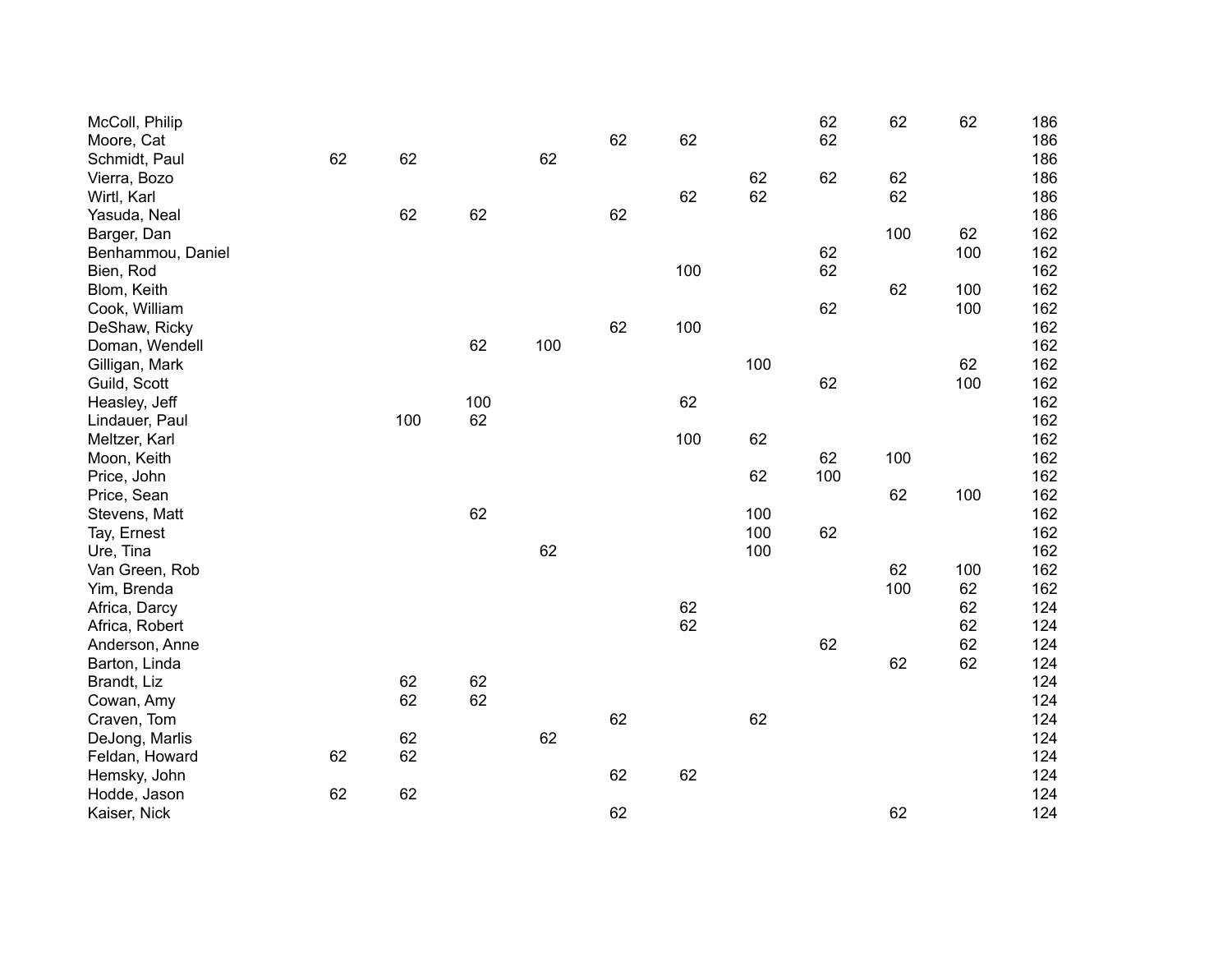| Karamath, Sean         |     |    |    |    | 62  | 62  |     |     |     |     | 124 |
|------------------------|-----|----|----|----|-----|-----|-----|-----|-----|-----|-----|
| Koyama, Shoko          |     | 62 | 62 |    |     |     |     |     |     |     | 124 |
| Lahoe, Rob             |     |    |    |    |     |     |     | 62  | 62  |     | 124 |
| Lawlor, Kevin          |     |    |    |    |     | 62  | 62  |     |     |     | 124 |
| Meneray, Jennifer-Anne |     |    |    |    |     |     |     |     | 62  | 62  | 124 |
| Moyer, Jason           |     |    |    | 62 |     | 62  |     |     |     |     | 124 |
| Nelson, Harvey         |     |    |    | 62 |     | 62  |     |     |     |     | 124 |
| Osheroff, Alex         |     |    |    |    |     |     | 62  | 62  |     |     | 124 |
| Perry, Lyman           | 62  | 62 |    |    |     |     |     |     |     |     | 124 |
| Ramaekers, Larry       |     |    |    | 62 | 62  |     |     |     |     |     | 124 |
| Richmond, Kimberly     |     |    |    |    |     |     | 62  | 62  |     |     | 124 |
| Sayyari, Terry         |     |    |    | 62 | 62  |     |     |     |     |     | 124 |
| Shy, Lizbeth           |     |    |    |    |     |     |     |     | 62  | 62  | 124 |
| Sitler, Robert         |     | 62 |    |    |     | 62  |     |     |     |     | 124 |
| Spofford, Wave         |     |    |    |    |     |     | 62  | 62  |     |     | 124 |
| Sybrowsky, Brandon     |     | 62 |    |    | 62  |     |     |     |     |     | 124 |
| Turner, John           |     |    |    | 62 |     |     |     |     |     | 62  | 124 |
| Webb, William (Devon)  |     | 62 |    |    |     |     |     | 62  |     |     | 124 |
| Zelinski, Sharon       |     |    |    |    |     |     |     |     | 62  | 62  | 124 |
| Abbs, Alan             |     |    |    |    |     | 100 |     |     |     |     | 100 |
| Amos, Kyle             |     |    |    |    |     |     |     |     | 100 |     | 100 |
| Anderson-Abbs, Beverly |     |    |    |    |     | 100 |     |     |     |     | 100 |
| Benike, Jim            | 100 |    |    |    |     |     |     |     |     |     | 100 |
| Bogenhuber, Alfred     | 100 |    |    |    |     |     |     |     |     |     | 100 |
| Brenden, Dan           |     |    |    |    | 100 |     |     |     |     |     | 100 |
| Burton, Steve          |     |    |    |    |     |     | 100 |     |     |     | 100 |
| Chase, Jody            |     |    |    |    |     |     | 100 |     |     |     | 100 |
| Clarke, Tony           |     |    |    |    |     |     |     |     | 100 |     | 100 |
| Cook, Denis            |     |    |    |    |     |     |     |     |     | 100 | 100 |
| Drey, Dennis           |     |    |    |    |     |     | 100 |     |     |     | 100 |
| Edinger, Perry         |     |    |    |    |     |     |     |     | 100 |     | 100 |
| Egbert, Robert         |     |    |    |    |     |     |     | 100 |     |     | 100 |
| Engle, Charlie         |     |    |    |    |     |     |     |     |     | 100 | 100 |
| Estes, Matthew         |     |    |    |    |     |     | 100 |     |     |     | 100 |
| Fancett, Ken           |     |    |    |    |     |     | 100 |     |     |     | 100 |
| Fong, Jeffrey          |     |    |    |    |     |     |     |     | 100 |     | 100 |
| Gala, Scott            |     |    |    |    | 100 |     |     |     |     |     | 100 |
| Geist, Bill            |     |    |    |    |     |     | 100 |     |     |     | 100 |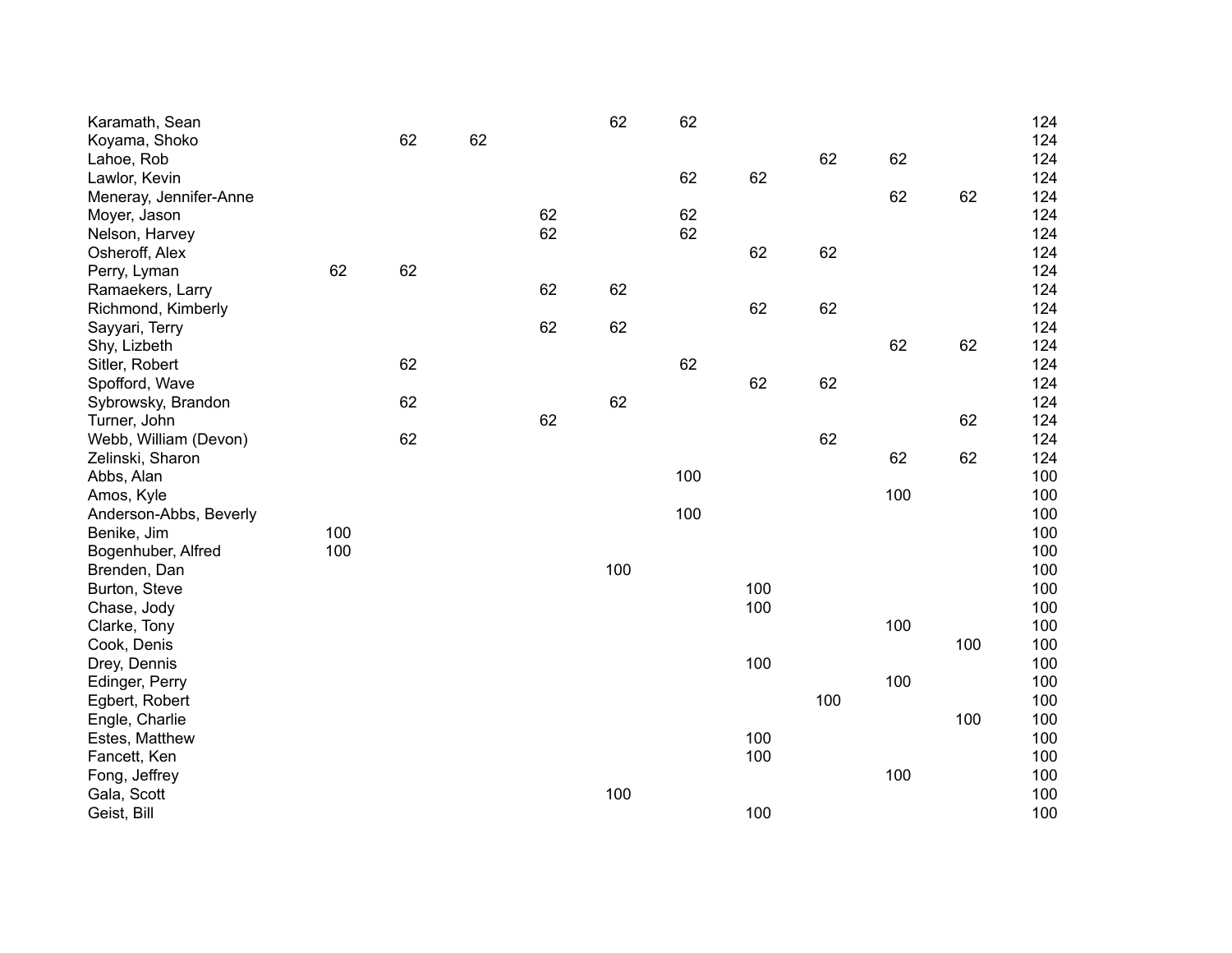| Gillia, Ryan       |     |     |     |     |     |     |     |     | 100 | 100 |
|--------------------|-----|-----|-----|-----|-----|-----|-----|-----|-----|-----|
| Gingerich, Zach    |     |     |     |     |     |     |     | 100 |     | 100 |
| Goldberg, Dave     |     |     |     |     |     | 100 |     |     |     | 100 |
| Halekas, Jasper    |     |     | 100 |     |     |     |     |     |     | 100 |
| Halmes, Freddy     |     |     |     |     |     |     |     |     | 100 | 100 |
| Hankins, Kean      |     |     |     |     |     |     |     |     | 100 | 100 |
| Hartell, Mark      |     |     |     |     |     |     | 100 |     |     | 100 |
| Hinz, Jacob        |     |     |     |     |     |     |     |     | 100 | 100 |
| Hone, Evan         |     |     |     |     |     |     |     | 100 |     | 100 |
| Ishihara, Yoshiaki |     |     | 100 |     |     |     |     |     |     | 100 |
| Johnson, Cory      |     |     |     |     |     | 100 |     |     |     | 100 |
| Keith, Gary        |     |     |     |     | 100 |     |     |     |     | 100 |
| Kerby, James       |     |     |     |     | 100 |     |     |     |     | 100 |
| Kirby, Keith       |     |     |     |     |     |     |     | 100 |     | 100 |
| Konya, Akos        |     |     |     |     | 100 |     |     |     |     | 100 |
| Krogmann, Brian    |     |     |     |     |     |     |     | 100 |     | 100 |
| Langley, Justin    |     |     |     |     |     |     |     | 100 |     | 100 |
| Mackie, Glenn      |     |     |     | 100 |     |     |     |     |     | 100 |
| Marr, Gary         |     |     |     |     |     |     |     |     | 100 | 100 |
| Moehl, Krissy      |     |     |     |     |     | 100 |     |     |     | 100 |
| Norrander, Greg    |     |     |     |     |     |     |     |     | 100 | 100 |
| Nott, Jamie        |     |     |     |     |     |     |     |     | 100 | 100 |
| Nott, Tasha        |     |     |     |     |     |     |     |     | 100 | 100 |
| Piala, Chad        |     |     |     |     |     |     |     |     | 100 | 100 |
| Pirkl, Greg        | 100 |     |     |     |     |     |     |     |     | 100 |
| Pomeroy, Paul      |     | 100 |     |     |     |     |     |     |     | 100 |
| Prebola, Adam      |     |     |     |     |     |     |     | 100 |     | 100 |
| Probst, Daniel     |     |     |     |     |     | 100 |     |     |     | 100 |
| Redwanc, Bob       |     |     |     | 100 |     |     |     |     |     | 100 |
| Rivers, Brett      |     |     |     |     |     |     |     |     | 100 | 100 |
| Robbins, Gary      |     |     |     |     |     |     |     |     | 100 | 100 |
| Roes, Geoff        |     |     |     |     |     |     |     | 100 |     | 100 |
| Salmonson, PJ      |     |     | 100 |     |     |     |     |     |     | 100 |
| Schwartz, Michelle |     |     |     |     |     | 100 |     |     |     | 100 |
| Swanson, Mark      |     |     |     |     |     |     | 100 |     |     | 100 |
| Swenson, Alex      |     | 100 |     |     |     |     |     |     |     | 100 |
| Torrence, lan      | 100 |     |     |     |     |     |     |     |     | 100 |
| Villiger, Steve    |     |     |     |     |     |     |     |     | 100 | 100 |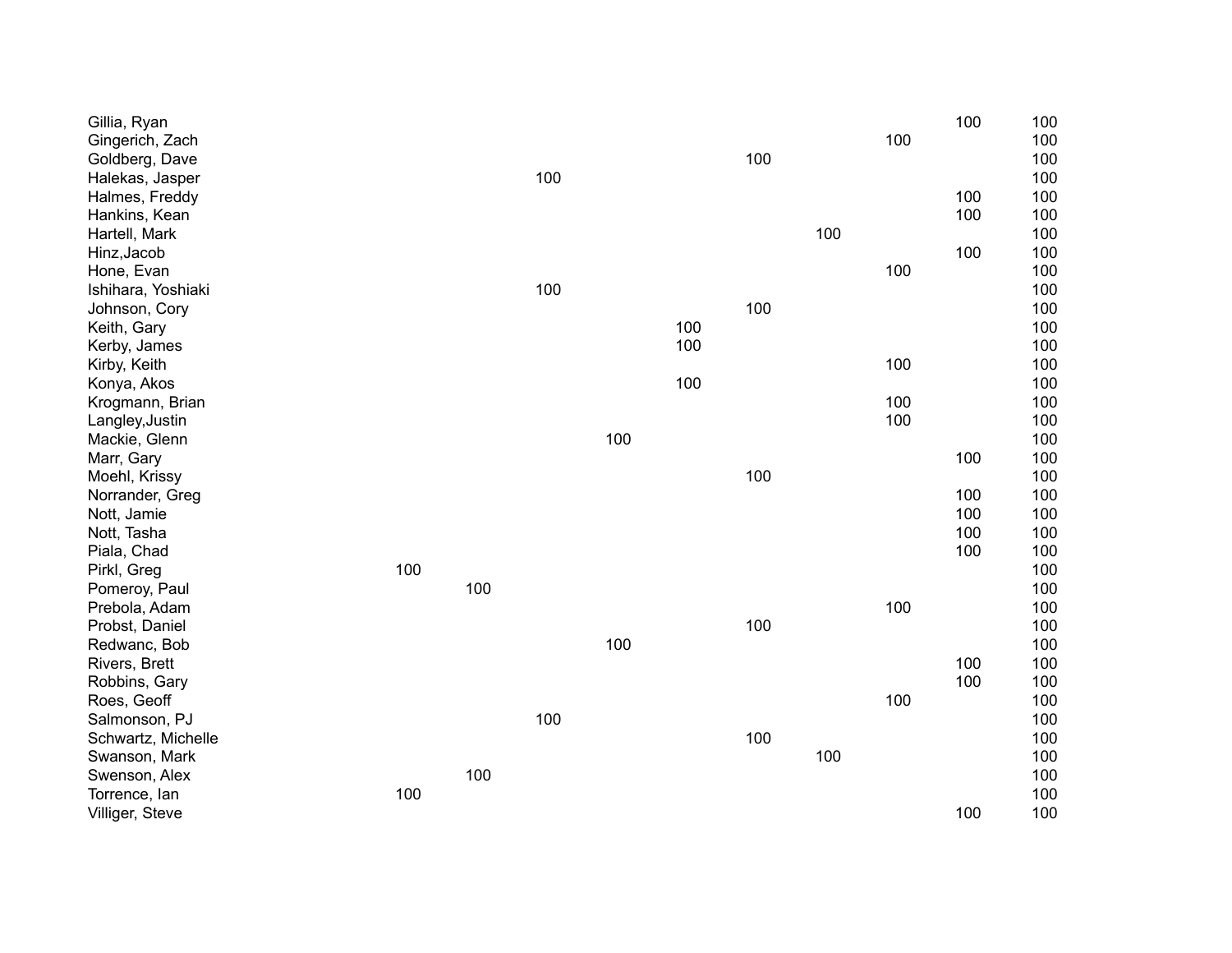| Widdowson, Diana     |    |    |    |    |    |    |    | 100 |    |     | 100 |
|----------------------|----|----|----|----|----|----|----|-----|----|-----|-----|
| Yanko, Nathan        |    |    |    |    |    |    |    |     |    | 100 | 100 |
| Apple, Robert        |    |    | 62 |    |    |    |    |     |    |     | 62  |
| Bachmann, Charlie    |    |    |    |    |    |    |    |     | 62 |     | 62  |
| Bardessono, Leslie   |    |    |    |    |    |    |    |     | 62 |     | 62  |
| Barnett, Billy       |    |    |    |    | 62 |    |    |     |    |     | 62  |
| Bearden, Rick        |    |    |    |    |    |    |    |     | 62 |     | 62  |
| Belisle, Christopher |    |    |    |    |    |    |    |     | 62 |     | 62  |
| Bennet, Peter        |    |    | 62 |    |    |    |    |     |    |     | 62  |
| Bennett, Mike        |    |    |    |    | 62 |    |    |     |    |     | 62  |
| Bonk, Jeffrey        |    |    |    |    |    |    | 62 |     |    |     | 62  |
| Bramer, Julia        | 62 |    |    |    |    |    |    |     |    |     | 62  |
| Bridgeo, John        |    |    |    |    | 62 |    |    |     |    |     | 62  |
| Bright, Gordon       |    | 62 |    |    |    |    |    |     |    |     | 62  |
| Budde, Jim           |    |    |    |    | 62 |    |    |     |    |     | 62  |
| Carlsson, David      |    |    |    |    |    |    | 62 |     |    |     | 62  |
| Collins, Jeff        |    |    | 62 |    |    |    |    |     |    |     | 62  |
| Cope, Suzi           | 62 |    |    |    |    |    |    |     |    |     | 62  |
| Cowan, John          |    |    |    |    |    | 62 |    |     |    |     | 62  |
| Crockett, Davey      |    |    |    |    |    | 62 |    |     |    |     | 62  |
| Cuadra, Greg         |    |    |    | 62 |    |    |    |     |    |     | 62  |
| Dalbosco, Flavio     |    |    |    |    | 62 |    |    |     |    |     | 62  |
| DenHaan, Bram        |    |    |    |    |    | 62 |    |     |    |     | 62  |
| deSpeville, Lisa     |    |    |    |    |    | 62 |    |     |    |     | 62  |
| Donaldson, Jamie     |    |    |    |    |    |    |    | 62  |    |     | 62  |
| Dyches, Kirk         |    |    |    |    |    |    |    |     | 62 |     | 62  |
| Edwards, Jacquilyn   |    |    |    |    |    | 62 |    |     |    |     | 62  |
| Emerson, William     |    |    |    | 62 |    |    |    |     |    |     | 62  |
| Evans, Robert*       |    |    |    |    |    | 62 |    |     |    |     | 62  |
| Fan, Eddy            |    |    |    |    |    |    |    |     | 62 |     | 62  |
| Fish, Kent           |    |    |    |    |    |    |    |     |    | 62  | 62  |
| Ford, Colleen        |    |    |    |    |    |    |    |     | 62 |     | 62  |
| Fritzhand, Martin    |    |    |    |    | 62 |    |    |     |    |     | 62  |
| Fuerst, Rory         |    |    |    |    |    | 62 |    |     |    |     | 62  |
| Gammon, Carl         |    |    |    |    |    |    |    | 62  |    |     | 62  |
| Garner, Susan        |    | 62 |    |    |    |    |    |     |    |     | 62  |
| Grant, Bruce         |    |    |    |    | 62 |    |    |     |    |     | 62  |
| Ha, Miriam           |    |    |    |    |    | 62 |    |     |    |     | 62  |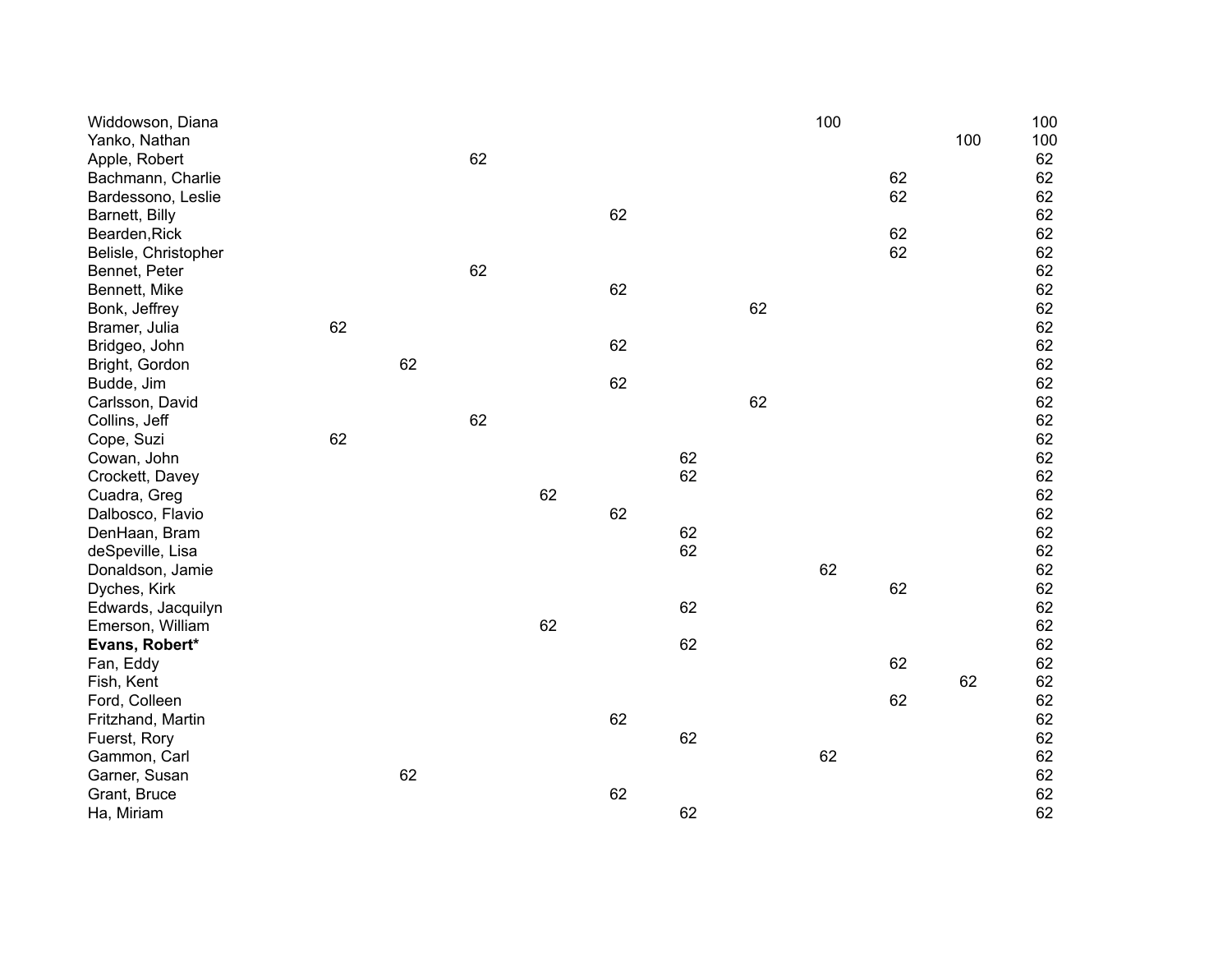| Halladay, Jason                   |    |    |    |    | 62 | 62 |    |    | 62<br>62 |
|-----------------------------------|----|----|----|----|----|----|----|----|----------|
| Handelsman, Corey<br>Haner, Allen |    |    |    |    |    |    |    |    | 62<br>62 |
| Hart, Matt                        |    |    |    |    |    | 62 |    |    | 62       |
| Hawkins, Eliza                    |    |    |    |    |    | 62 |    |    | 62       |
| Helling, Dot                      |    |    |    |    |    |    | 62 |    | 62       |
| Herman, Erik                      |    |    |    |    |    |    |    |    | 62<br>62 |
| Hess, Andrea                      |    |    |    |    |    |    | 62 |    | 62       |
| Hicks, Claude                     |    |    |    |    |    |    |    |    | 62<br>62 |
| Holtz, Allan                      |    |    |    |    |    |    | 62 |    | 62       |
| Horton, Roch                      |    |    | 62 |    |    |    |    |    | 62       |
| Huffman, Jim                      |    |    |    |    |    | 62 |    |    | 62       |
| Hyson, Chad                       |    |    |    |    |    |    |    | 62 | 62       |
| lizuka- Sheeley, Clint            |    | 62 |    |    |    |    |    |    | 62       |
| Inoue, Aki                        |    |    |    |    | 62 |    |    |    | 62       |
| Ishii, Takeshi                    | 62 |    |    |    |    |    |    |    | 62       |
| Johnson, Douglas                  |    |    |    |    |    |    | 62 |    | 62       |
| Jones, Bryan                      |    |    | 62 |    |    |    |    |    | 62       |
| Koppenheffer, William             |    |    | 62 |    |    |    |    |    | 62       |
| Landeza, Johnny                   |    |    |    |    |    |    |    |    | 62<br>62 |
| Landon, Rachel                    |    |    |    | 62 |    |    |    |    | 62       |
| Lang, Kathie                      |    |    |    | 62 |    |    |    |    | 62       |
| Liao, Ted                         |    |    |    |    |    | 62 |    |    | 62       |
| Loomis, Gil                       |    |    | 62 |    |    |    |    |    | 62       |
| Loomis, Greg                      |    |    |    |    |    | 62 |    |    | 62       |
| MacMillan, Frank                  |    |    |    |    |    | 62 |    |    | 62       |
| Mason, Mike                       |    |    |    |    |    | 62 |    |    | 62       |
| Mathieu, Stephane                 |    |    |    | 62 |    |    |    |    | 62       |
| Matthews, Jeff                    |    |    |    | 62 |    |    |    |    | 62       |
| McCafferty, Heather               |    |    |    |    |    |    |    |    | 62<br>62 |
| McFadden, Linda                   | 62 |    |    |    |    |    |    |    | 62       |
| McGrath, Laurie                   |    |    |    |    | 62 |    |    |    | 62       |
| McIntosh, Sarah                   |    |    |    |    |    |    |    | 62 | 62       |
| Michal, Ken                       |    |    |    |    |    |    |    |    | 62<br>62 |
| Michel, Roger                     |    |    |    |    |    | 62 |    |    | 62       |
| Moden, Don                        |    |    |    |    |    | 62 |    |    | 62       |
| Moran, Maureen                    |    |    |    |    | 62 |    |    |    | 62       |
| Neckar, Tim                       |    |    |    |    | 62 |    |    |    | 62       |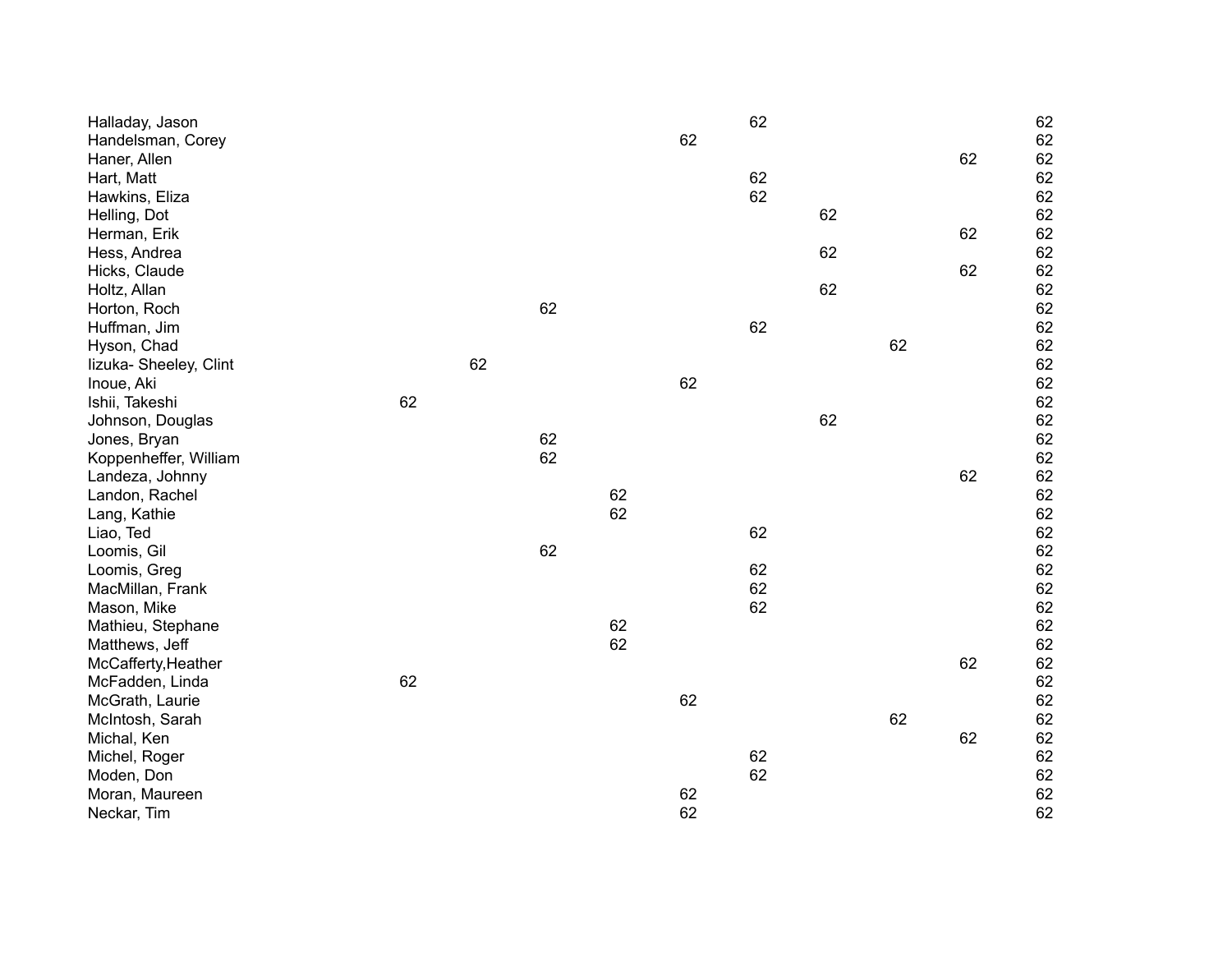| Nguyen, Mylinh       |    |    |    |    | 62 |    |    |    |    | 62 |
|----------------------|----|----|----|----|----|----|----|----|----|----|
| Nguyen, Yen          |    | 62 |    |    |    |    |    |    |    | 62 |
| Nohara, Nolan        |    |    |    |    |    |    | 62 |    |    | 62 |
| Palmer, Mike         | 62 |    |    |    |    |    |    |    |    | 62 |
| Parell, Jim          |    |    |    |    | 62 |    |    |    |    | 62 |
| Pham, Chau           |    |    |    |    | 62 |    |    |    |    | 62 |
| Pierce, Phil         |    |    |    | 62 |    |    |    |    |    | 62 |
| Polischuk, Larissa   |    |    |    |    |    |    |    |    | 62 | 62 |
| Quesada, Santos Tina |    |    |    |    |    |    |    | 62 |    | 62 |
| Radetich, Edward     |    |    |    |    |    |    | 62 |    |    | 62 |
| Redford, Kevin       |    |    |    |    |    |    |    |    | 62 | 62 |
| Ridlon, Cheryl       |    |    |    |    |    |    |    | 62 |    | 62 |
| Rigsby, Clint        |    |    |    | 62 |    |    |    |    |    | 62 |
| Ringstead, Curtis    |    |    | 62 |    |    |    |    |    |    | 62 |
| Robinson, Peyton     | 62 |    |    |    |    |    |    |    |    | 62 |
| Rogers, Jeffrey      |    |    |    |    |    |    | 62 |    |    | 62 |
| Roninger, Jerry      |    |    |    |    |    | 62 |    |    |    | 62 |
| Rus, Dan             |    | 62 |    |    |    |    |    |    |    | 62 |
| Sakai, Naomi         |    | 62 |    |    |    |    |    |    |    | 62 |
| Schmidt, Jeff        |    |    |    |    |    | 62 |    |    |    | 62 |
| Schoeck, Mathias     |    |    |    | 62 |    |    |    |    |    | 62 |
| Shelton, Jenn        |    |    |    | 62 |    |    |    |    |    | 62 |
| Shults, Benita       |    | 62 |    |    |    |    |    |    |    | 62 |
| Sieminowski, Tammy   |    |    |    |    |    |    |    |    | 62 | 62 |
| Smith-Batchen, Lisa  | 62 |    |    |    |    |    |    |    |    | 62 |
| Snow, Justin         |    |    |    | 62 |    |    |    |    |    | 62 |
| Stolen, Ernest       |    |    |    |    |    |    | 62 |    |    | 62 |
| Tauber, A.J.         |    |    |    |    |    |    |    |    | 62 | 62 |
| Terry, David         |    |    | 62 |    |    |    |    |    |    | 62 |
| Uher, William        |    |    |    |    |    |    | 62 |    |    | 62 |
| Urquhart, Bruce      |    |    |    |    |    |    |    | 62 |    | 62 |
| Van Deren, Diane     |    |    | 62 |    |    |    |    |    |    | 62 |
| Velazco, Andy        |    |    |    |    |    |    | 62 |    |    | 62 |
| Watts, Matthew       |    |    |    |    |    | 62 |    |    |    | 62 |
| Wilmoth, Ron         |    |    |    |    |    |    | 62 |    |    | 62 |
| Wilson, Daniel       |    |    |    |    |    |    |    | 62 |    | 62 |
| Woo, Wily            |    |    |    |    |    |    |    |    | 62 | 62 |